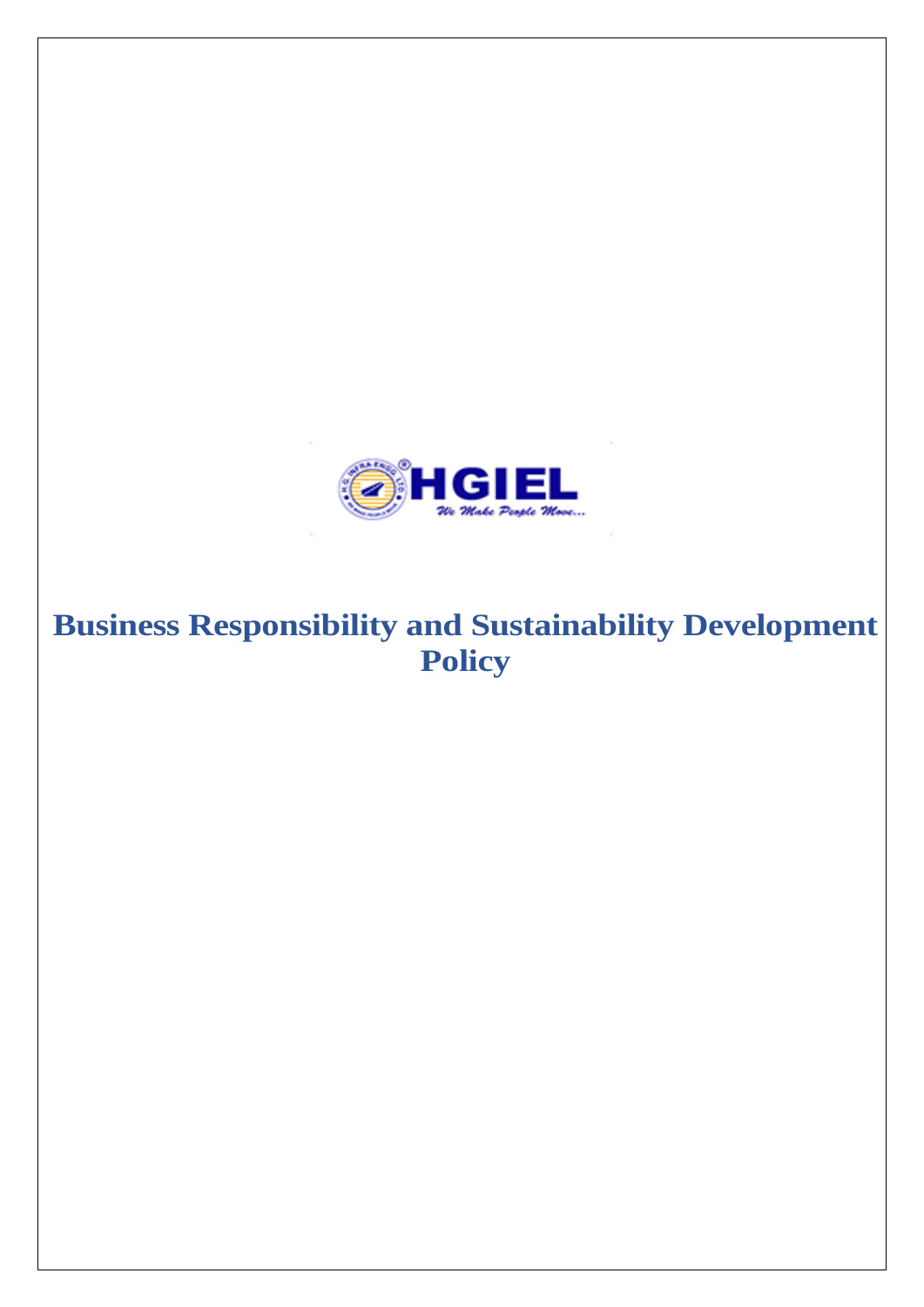## **INDEX**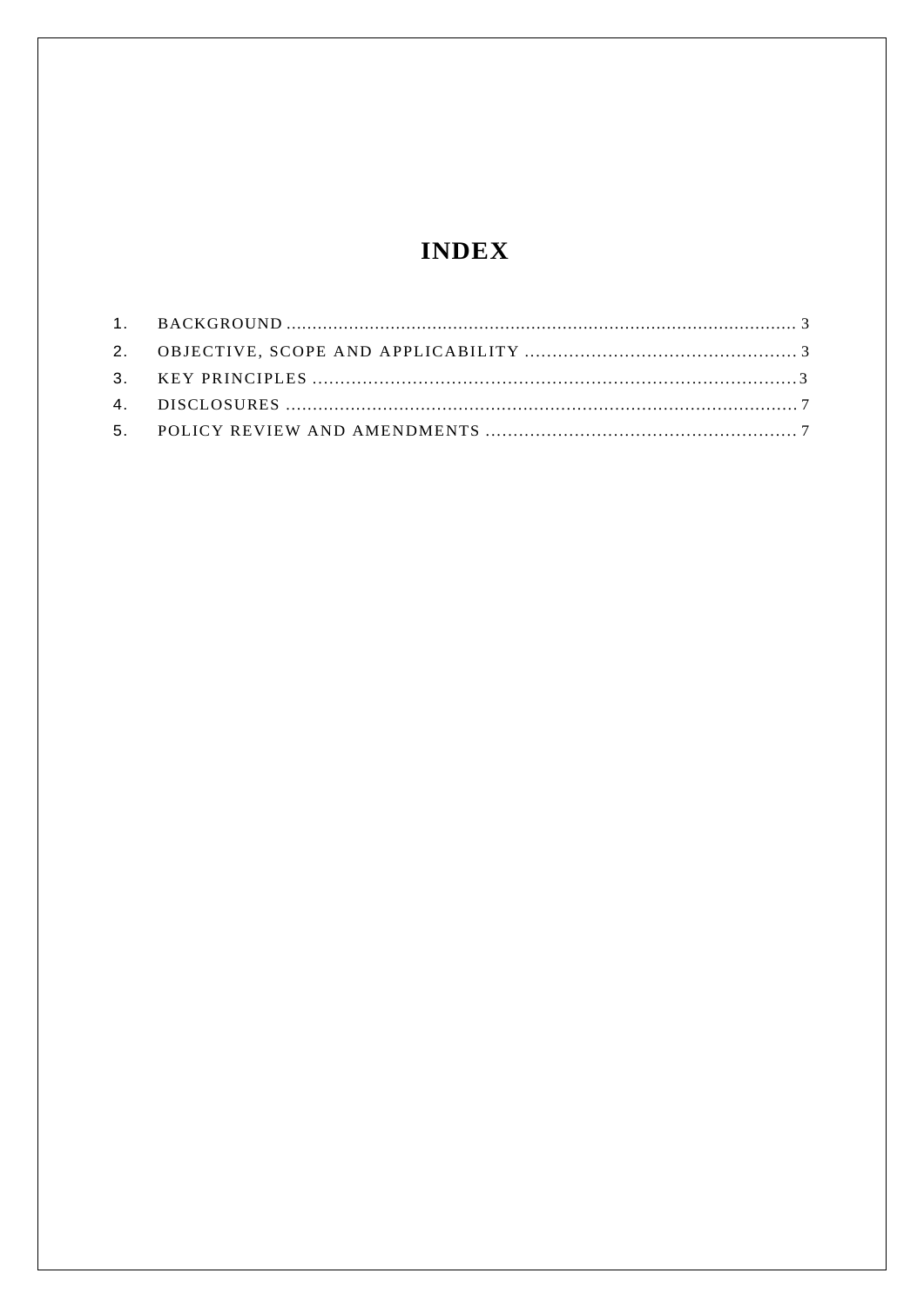#### **1. BACKGROUND**

The Ministry of Corporate Affairs (MCA), Government of India, in July 2011, came out with the "National Voluntary Guidelines on the Social, Environmental and Economic Responsibilities of Business" (NVGs). This was expected to provide guidance to businesses on what constitutes responsible business conduct. In order to align the NVGs with the emerging global concerns, the Sustainable Development Goals (SDGs) and the 'Respect' pillar of the United Nations Guiding Principles (UNGP), the process of revision of NVGs was started in 2015. After revision and updation, the new principles were released asthe National Guidelines on Responsible Business Conduct (NGRBC) in March 2019.

In November 2018, the Ministry of Corporate Affairs (MCA) constituted a Committee on Business Responsibility Reporting ("Committee") for finalizing Business Responsibility Reporting formats for listed and unlisted companies, based on the framework of the NGRBCs. SEBI was also part of this Committee and worked on the report. The report of the Committee was released on August 11, 2020. The Committee recommends that the Business Responsibility Report be called the Business Responsibility and Sustainability Report (BRSR).

Further Securities and Exchange Board of India (SEBI) vide Circular no. SEBI/HO/CFD/CMD-2/P/CIR/2021/562 ("SEBI Circular") dated May 10, 2021 has made Business Responsibility & Sustainability Report (BRSR) mandatory for Top 1000 listed entities by market capitalization with effect from financial 2022- 23. The report was voluntary for the year 2021-22. The BRSR is a notable departure from the existing Business Responsibility Report ("BRR") and a significant step towards bringing sustainability reporting at par with financial reporting. SEBI Circular further states that the BRSR is an initiative towards ensuring that investors have access to standardized disclosures on ESG parameters. Access to relevant and comparable information will enable investors to identify and assess sustainability-related risks and opportunities of companies and make better investment decisions.

#### **2. OBJECTIVE, SCOPE AND APPLICABILITY**

The Company falls within the list of top 1000 listed entities by market capitalization. Hence, the submission of Business Responsibility & Sustainability Report (BRSR) is mandatory with effect from April 01, 2022 for the Company. In view of the Business Responsibility & Sustainability Reporting, the company formulates this Business Responsibility and Sustainability Development Policy.

The objective of this policy is to adopt the principles and guidelines on Social, Environmental, Governance and Economic responsibilities promoted by the regulators and to ensure a unified and common approach to the dimensions of Business Responsibility across H.G. Infra Engineering Limited ("HGIEL" or "Company")and act as a strategic driver that will help HGIEL respond to the complexities and challenges that keep emerging, to align the company with the best of global business conduct principles and be abreast with changes in regulations.

The National Guidelines for Responsible Business Conduct ("NGRBC") are to be used across HGIEL and provide a useful framework for guiding our overseas operations, in addition to aligning with applicable local national standards and norms governing responsible business conduct.

Furthermore, the NGRBC encourages us to ensure that not only do we follow these guidelines in business contexts directly within our control or influence, but that we also encourage and support our suppliers, vendors, distributors, business partners/associates and other stakeholders to follow them.

The Policy will also be a part of the training/ awareness program for all employees so that they are fully aware of its elements, and are committed to its implementation.

#### **3. GUIDING PRINCIPLES**

HGIEL is committed to operating and growing its business in a socially responsible way. Our Business Practices shall be governed by the guiding principles of NGRBC.

In line with the revised guidelines of the National Guidelines on Responsible Business Conduct 2018, issued by MCA, the sustainable development and business responsibility of HGIEL will be primarily based on nine thematic pillars that are known as Principles, which are mentioned below. These principles are interdependent, interrelated and non-divisible and all business are urged to address them holistically.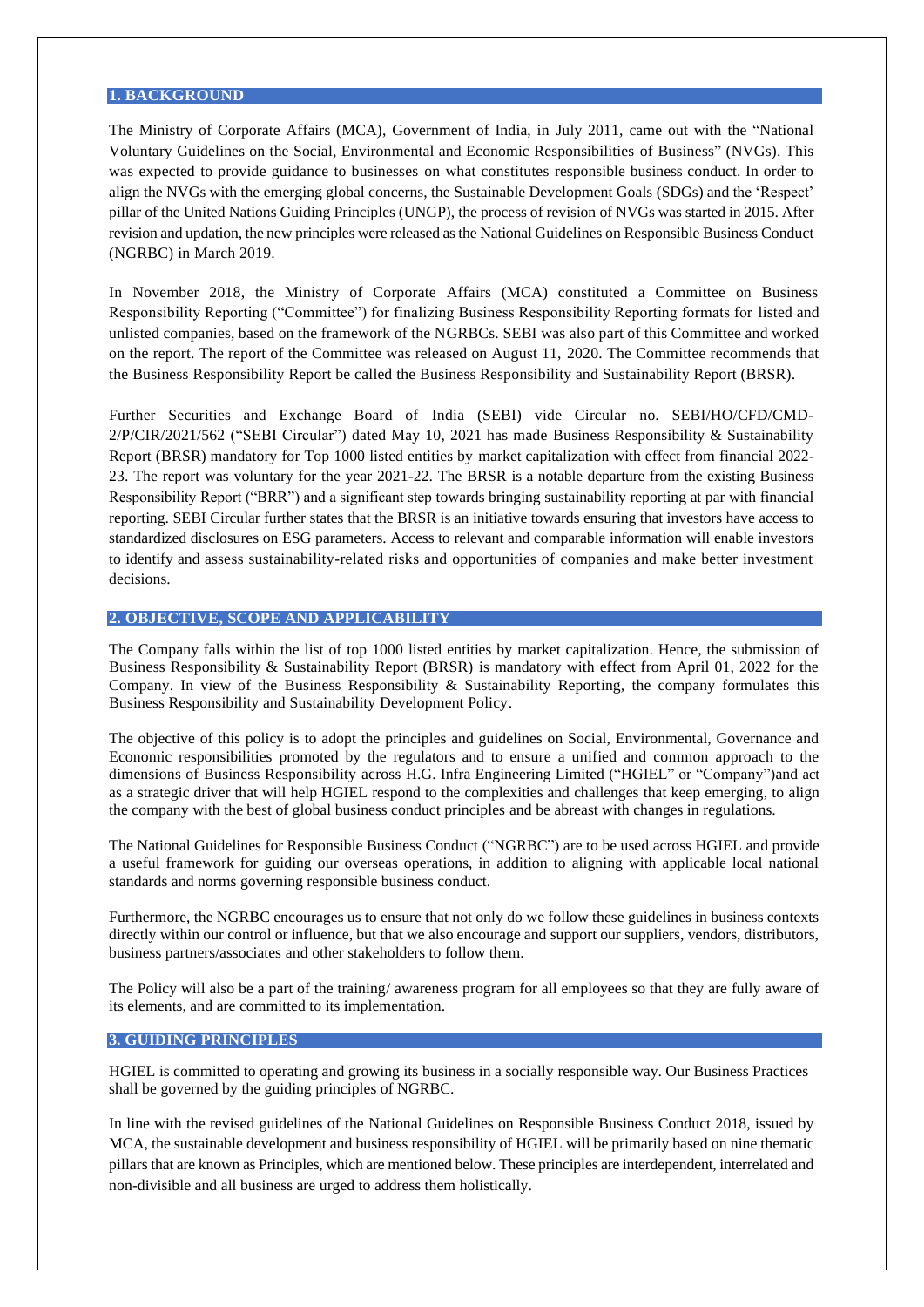## **Principle 1: Businesses should conduct and govern themselves with integrity in a manner that is ethical, transparent and accountable**

- i. The Company shall develop and put in place structure policies, programs and procedures that promote the principle of ethical conduct at all levels, prevents its contravention and effect prompt and fair actions against any transgressions.
- ii. The Company shall disclose and communicate transparently and assure access to information about the policies, procedures, performance (financial and non-financial) and their decisions, that impacts the relevant stakeholders form the fundamental basis of operationalizing responsible business conduct.
- iii. The Company shall put in place appropriate code, policies and procedures to ensure that the business does not engage in illegal and abusive practices, bribery, anti-competition and corruption, and ensure timely and fair action in case such transgressions are detected.
- iv. Every employee of the company shall abide by the values and the commitment to ethical business practices reflected in the Company's Code of Conduct.
- v. The Company shall put in place appropriate structure, policies and procedures to address conflicts of interest involving its members, employees and business partners.
- vi. The company shall ensure that genuine concerns of misconduct/ unlawful conduct can be reported in a responsible and confidential manner through its Vigil Mechanism.
- vii. The Company shall ensure ethical behavior in all operations, functions and processes, and encourage its business partners and third parties with whom it conducts business to abide by this policy.

## **Principle 2: Businesses should provide goods and service in a manner that is sustainable and safe.**

- i. The Company shall always strive to treat all its stakeholders and customers with dignity, respect and due understanding.
- ii. The Company shall ensure that its products and services comply with all applicable statutes and regulations.
- iii. The company shall work towards ensuring that all goods and services are procured, manufactured and delivered embedding the principles of labour practices, human rights, ethics, occupational health, safety and environment.
- iv. The company shall work towards sourcing significant raw materials, products and services in a manner so as to continuously improve the balance between social, economic and environmental impacts.
- v. The company shall continue to progressively factor in relevant social and environmental considerations during the process of development of products / services.
- vi. The Company shall regularly review and improve upon the process of new technology development, deployment and commercialization, incorporating social, ethical, and environmental considerations.
- vii. The Company shall recognize and respect the rights of people who may be owners of traditional knowledge and other forms of intellectual property, wherever relevant.
- viii. In designing the products, the company shall ensure that the manufacturing processes and technologies required to produce it are resource efficient and sustainable.
- ix. The company shall work towards safe and optimal resource use over the lifecycle of its products and services, including recycling and safely disposal of resources wherever possible.
- x. The company shall work with supply chain members that comply with applicable laws and regulations related to labour practices, human rights, bribery & corruption, occupational health, safety and environment.
- xi. The company shall work towards building capacity such that all the value chain partners, namely the subcontractors, service providers including suppliers of significant raw materials, are sensitised and empowered to fulfil their roles and responsibilities towards sustainability.
- xii. The Company shall encourage its business partners and third parties with whom it conducts business to abide by this policy.

## **Principle 3: Businesses should respect and promote the well-being of all employees, including those in their value chains.**

i. The Company shall ensure that all regulatory requirements pertaining to its employees are complied with.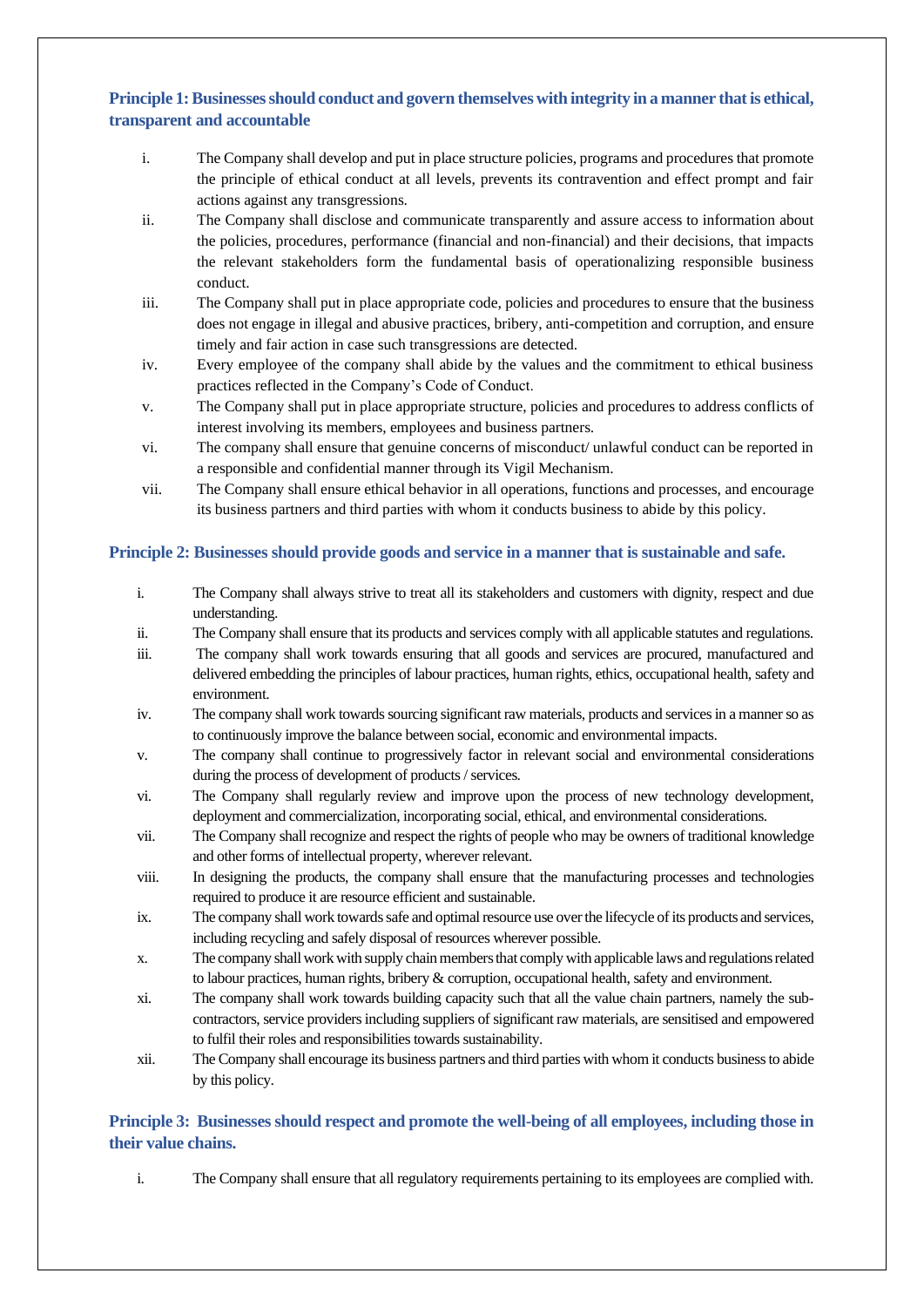- ii. The Company shall provide and maintain equal opportunities at the time of recruitment as well as during the course of employment irrespective of caste, creed, gender, race, religion, disability or sexual orientation.
- iii. The Company shall not use child labour, forced labour or any form of involuntary labour, paid or unpaid.
- iv. The Company shall ensure that no employee is made to work against his / her will or to work as bonded/forced labour, or subjected to corporal punishment or coercion of any kind, related to work.
- v. The Company shall put systems and processes in place to support the work-life balance of its employees, especially that of women.
- vi. The Company shall provide facilities for the wellbeing of its employees or workers including those with special needs. The Company shall ensure fair, timely and transparent payment of statutory wages of all employees, including contract and casual labor without discrimination.
- vii. The Company shall provide a workplace environment that is safe, hygienic humane, and which upholds the dignity of the employees.
- viii. The Company shall ensure continuous up gradation of skill and competence of all employees by providing access to necessary learning opportunities on an equal and non-discriminatory basis.
- ix. The Company shall promote employee morale and career development through enlightened human resource interventions.
- x. The company shall provide a work environment that is free from any form of discrimination, including but not limited to sexual harassment.
- xi. The Company shall create systems and practices to ensure a harassment free workplace where employees feel safe and secure in discharging their responsibilities and a workplace with adequate provisions of Grievance Redressal.

## **Principle 4: Businesses should respect the interests of and be responsive to all its stakeholders.**

- i. The Company should acknowledge, assume responsibility and is transparent about the impact of their policies, decisions, products, operations, and practices on all stakeholders and the natural environment.
- ii. The Company shall develop systems, processes and mechanism to identify its stakeholders, understand their concerns, define purpose and scope of engagement, consult with them in developing policies and processes that impact them, and commit to resolving any differences with stakeholders in a just, fair and equitable manner.

#### **Principle 5: Businesses should respect and promote human rights**

- i. The Company shall integrate respect for human rights in management systems, in particular through assessing and managing human rights impacts of operations and ensuring all individuals impacted by the business have access to grievance mechanisms.
- ii. The Company should make its employees aware of the human rights, relevant laws and policies.
- iii. The Company shall recognize and respect the human rights including right to minimum wages, remuneration, salary, of all relevant stakeholders and groups within and beyond the workplace, including that of communities, consumers and vulnerable and marginalized groups.
- iv. The Company shall, within their sphere of influence, promote the awareness and realization of human rights across their value chain.
- v. The Company shall ensure that where it is causing, contributing or otherwise linked to adverse human rights impacts, takes corrective actions to address such impacts and also take corrective actions to address such impacts.
- vi. The Company shall encourage its business partners and third parties with whom it conducts business to abide by this policy.

#### **Principle 6: Businesses should respect and make efforts to protect and restore the environment**

- i. The Company should ensure that appropriate policies, procedures and structures are formulated to assess, measures and address any adverse impacts on the environment and natural resources at all business locations, at all stages of life cycle from establishment to closure.
- ii. The Company shall develop appropriate strategies for sustainable and efficient use of natural resources and manufactured material, giving due consideration to expectations and concerns of all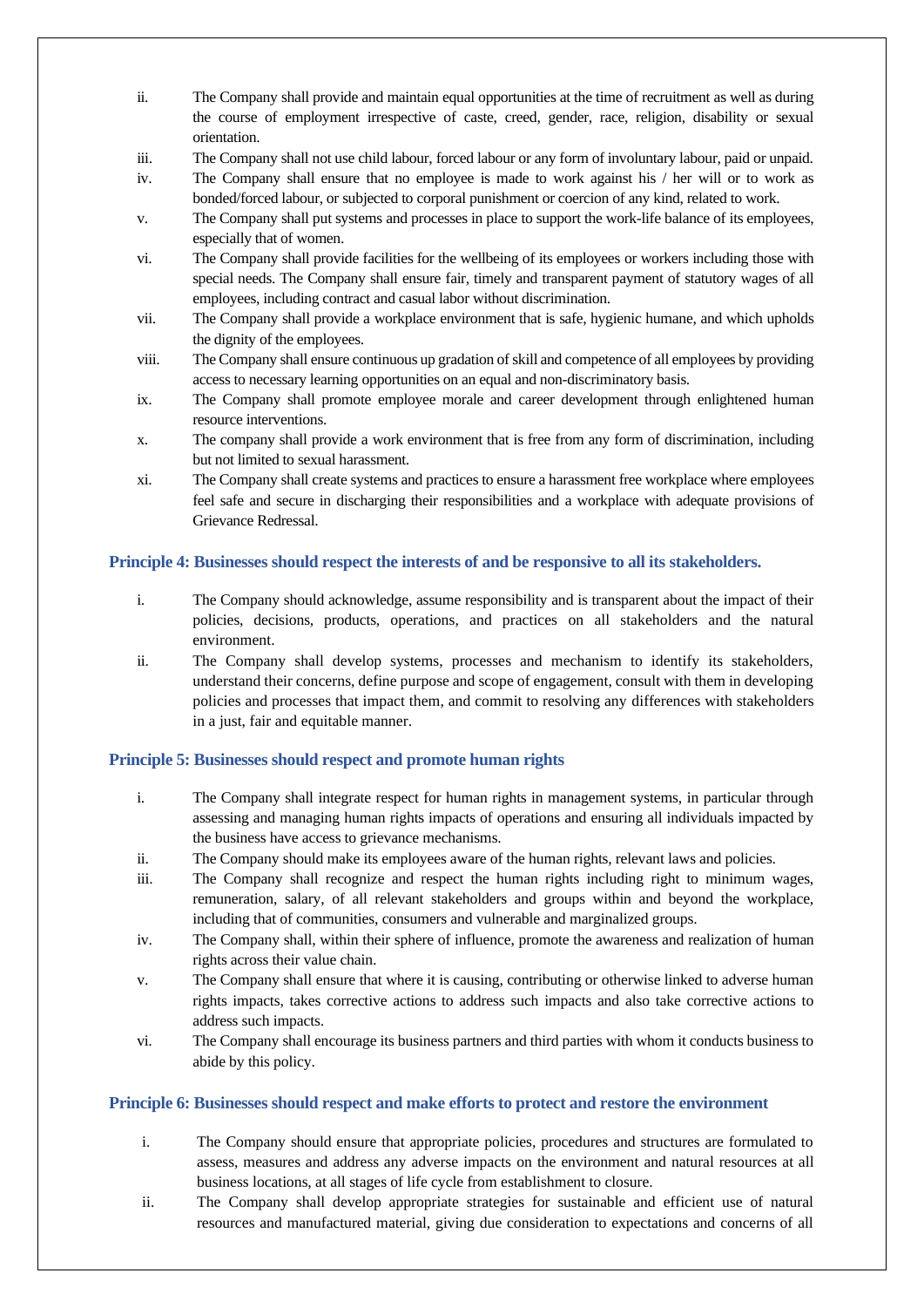stakeholders and ensure the sustainability of resources by reducing, reusing, recycling and managing waste.

- iii. The Company shall take measures to check and prevent pollution. The Company shall assess the environmental damage and bear the cost of pollution abatement with due regard to public interest.
- iv. The Company shall assess the energy consumption, water consumption or any other natural resources.
- v. The Company shall ensure that benefits arising out of access and commercialization of biological and other natural resources and associated traditional knowledge are shared equitably.
- vi. The Company shall continuously seek to improve their environmental performance by adopting cleaner production methods, promoting reduction, reuse, recycling and recovery of material and resources, promoting use of energy efficient, low-carbon technologies, environment friendly technologies and use of renewable energy.
- vii. The Company shall develop Environment Management Systems (EMS) and contingency plans and processes that help them in preventing, mitigating and controlling environmental damages and disasters, which may be caused due to their operations or that of a member of its value chain.
- viii. The Company shall report their environmental performance, including the assessment of potential environmental risks associated with their operations, to the stakeholders in a fair and transparent manner.
- ix. The Company shall proactively persuade and support its value chain to adopt this principle.

## **Principle 7: Businesses, when engaging in influencing public and regulatory policy, should do so in a manner that is responsible and transparent**

- i. The Company, while pursuing policy advocacy, must preserve and expand public good and shall not advocate any policy change to benefit the Company or select few alone.
- ii. The Company shall utilize the trade and industry chambers and associations and other such collective platforms to undertake such policy advocacy in a responsible manner.
- iii. The Company shall ensure that corrective actions to be taken based on adverse orders from regulatory authorities, if any.
- iv. The company shall ensure that policy advocacy is conducted ethically.

#### **Principle 8: Businesses should promote inclusive growth and equitable development**

- i. The Company ensure that the business take appropriate actions to minimize any adverse impacts that it has on social, cultural and economic aspects of society including arising from land acquisition and use, construction of facilities and operations.
- ii. The Company shall assess, measure and understand their impact on social and economic development, and respond through appropriate action to minimize the negative impacts on society.
- iii. The Company shall innovate and invest in products, technologies and processes that promote the wellbeing of society, including vulnerable and marginalized groups.
- iv. The Company shall make efforts to complement and support the development priorities at local and national levels, and assure appropriate resettlement and rehabilitation of communities who have been displaced owing to their business operations.
- v. The Company shall respect all forms of intellectual property and traditional knowledge and make efforts to ensure that benefits derived from their knowledge are shared equitably.
- vi. The company shall undertake CSR activities in accordance with Schedule VII of the Companies Act, 2013 and as per the CSR policy of the company.

## **Principle 9: Businesses should engage with and provide value to their customers in a responsible manner**

- i. The Company ensure that the business take appropriate actions to minimize and mitigates any adverse impacts that it has on public, the natural environment and society at large.
- ii. The Company shall take into account the overall well-being of the clients and that of society and ensure that the company do not restrict the freedom of choice, free competition and do not infringe their right to privacy in any manner.